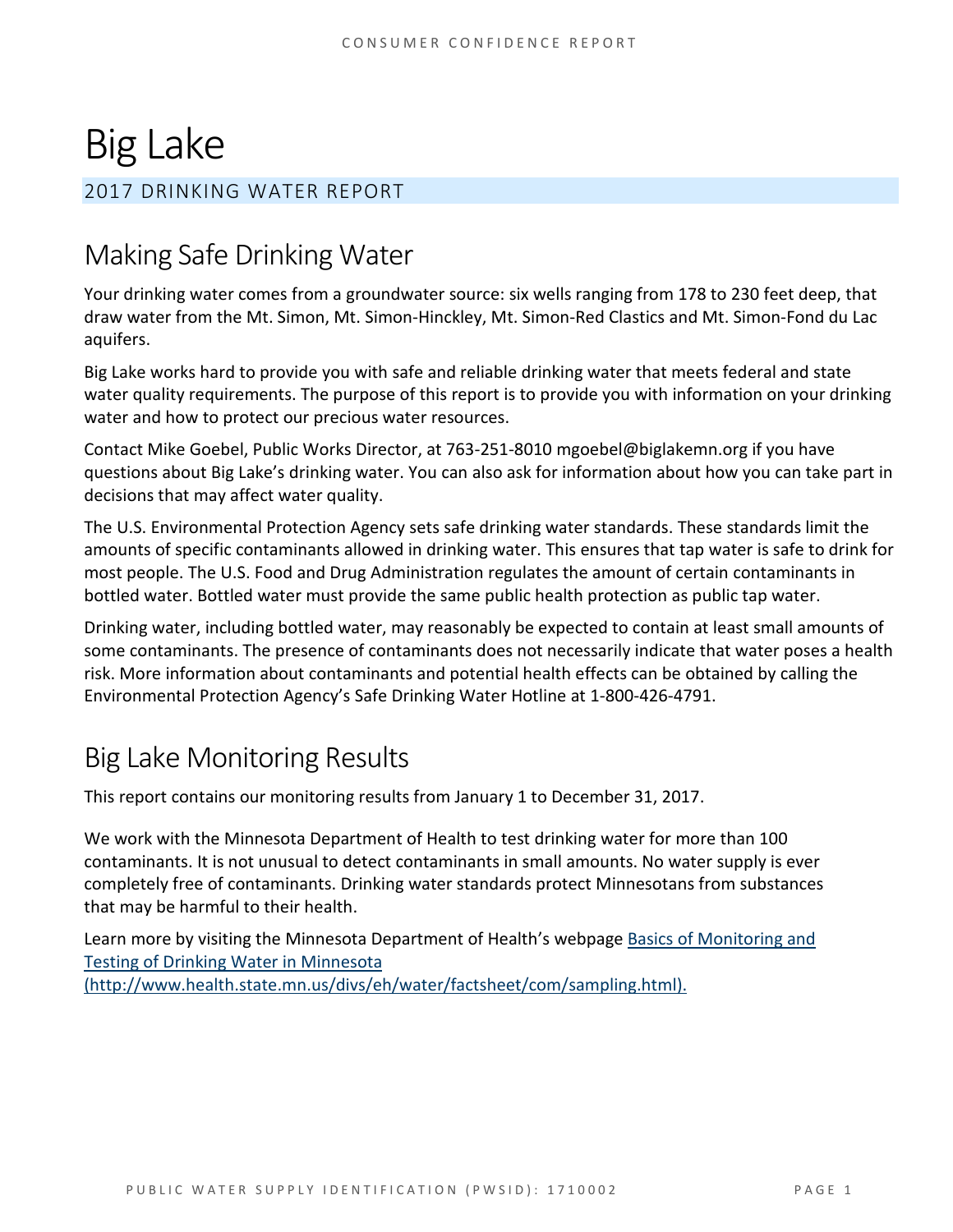### **How to Read the Water Quality Data Tables**

The tables below show the contaminants we found last year or the most recent time we sampled for that contaminant. They also show the levels of those contaminants and the Environmental Protection Agency's limits. Substances that we tested for but did not find are not included in the tables.

We sample for some contaminants less than once a year because their levels in water are not expected to change from year to year. If we found any of these contaminants the last time we sampled for them, we included them in the tables below with the detection date.

We may have done additional monitoring for contaminants that are not included in the Safe Drinking Water Act. To request a copy of these results, call the Minnesota Department of Health at 651-201-4700 or 1-800-818-9318 between 8:00 a.m. and 4:30 p.m., Monday through Friday.

#### **Definitions**

- **AL (Action Level)**: The concentration of a contaminant which, if exceeded, triggers treatment or other requirements which a water system must follow.
- **EPA:** Environmental Protection Agency
- **MCL (Maximum contaminant level)**: The highest level of a contaminant that is allowed in drinking water. MCLs are set as close to the MCLGs as feasible using the best available treatment technology.
- **MCLG (Maximum contaminant level goal)**: The level of a contaminant in drinking water below which there is no known or expected risk to health. MCLGs allow for a margin of safety.
- **Level 1 Assessment:** A Level 1 assessment is a study of the water system to identify potential problems and determine (if possible) why total coliform bacteria have been found in our water system.
- **Level 2 Assessment**: A Level 2 assessment is a very detailed study of the water system to identify potential problems and determine (if possible) why an E. coli MCL violation has occurred and/or why total coliform bacteria have been found in our water system on multiple occasions.
- **MRDL (Maximum residual disinfectant level):** The highest level of a disinfectant allowed in drinking water. There is convincing evidence that addition of a disinfectant is necessary for control of microbial contaminants.
- **MRDLG (Maximum residual disinfectant level goal)**: The level of a drinking water disinfectant below which there is no known or expected risk to health. MRDLGs do not reflect the benefits of the use of disinfectants to control microbial contaminants.
- **NA (Not applicable)**: Does not apply.
- **NTU (Nephelometric Turbidity Units)**: A measure of the cloudiness of the water (turbidity).
- **pCi/l (picocuries per liter)**: A measure of radioactivity.
- **ppb (parts per billion)**: One part per billion in water is like one drop in one billion drops of water, or about one drop in a swimming pool. ppb is the same as micrograms per liter ( $\mu$ g/l).
- **ppm (parts per million)**: One part per million is like one drop in one million drops of water, or about one cup in a swimming pool. ppm is the same as milligrams per liter (mg/l).
- **PWSID:** Public water system identification.
- **TT (Treatment Technique):** A required process intended to reduce the level of a contaminant in drinking water.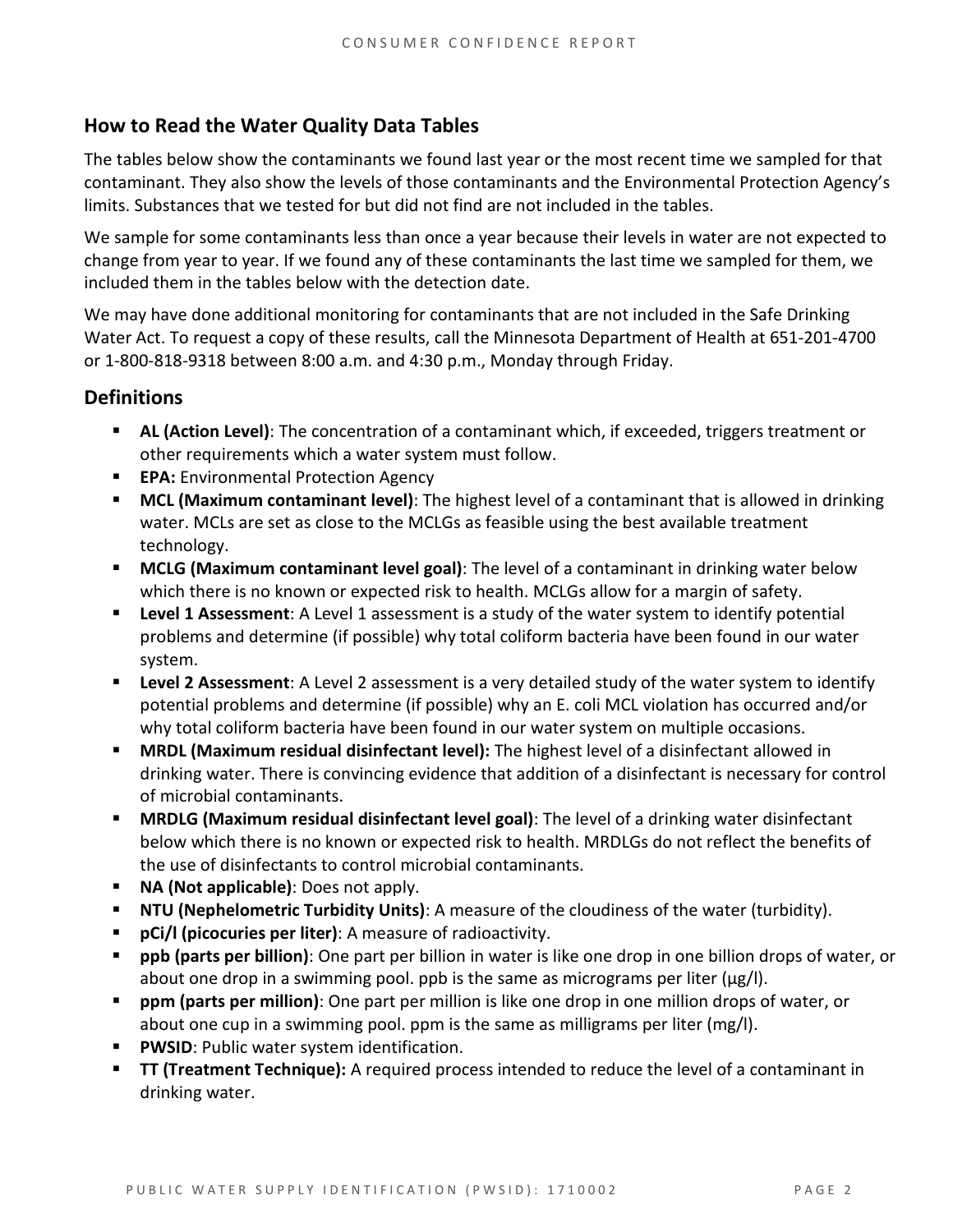**Variances and Exemptions**: State or EPA permission not to meet an MCL or a treatment technique under certain conditions.

### **Water Quality Data Tables**

| LEAD AND COPPER - Tested at customer taps.            |                                              |                                         |                                                   |                                                                             |                  |                                        |  |  |
|-------------------------------------------------------|----------------------------------------------|-----------------------------------------|---------------------------------------------------|-----------------------------------------------------------------------------|------------------|----------------------------------------|--|--|
| Contaminant<br>(Date, if sampled<br>in previous year) | EPA's<br><b>Action</b><br>Level              | EPA's<br><b>Ideal</b><br>Goal<br>(MCLG) | 90% of<br><b>Results Were</b><br><b>Less Than</b> | <b>Number</b><br><b>of</b><br><b>Homes</b><br>with<br>High<br><b>Levels</b> | <b>Violation</b> | <b>Typical Sources</b>                 |  |  |
| Copper<br>(07/22/16)                                  | 90% of<br>homes<br>less<br>than $1.3$<br>ppm | 0 ppm                                   | $0.34$ ppm                                        | 0 out of<br>30                                                              | NO.              | Corrosion of<br>household<br>plumbing. |  |  |
| Lead (07/22/16)                                       | 90% of<br>homes<br>less<br>than 15<br>ppb    | 0 ppb                                   | $2.8$ ppb                                         | 1 out of<br>30                                                              | NO.              | Corrosion of<br>household<br>plumbing. |  |  |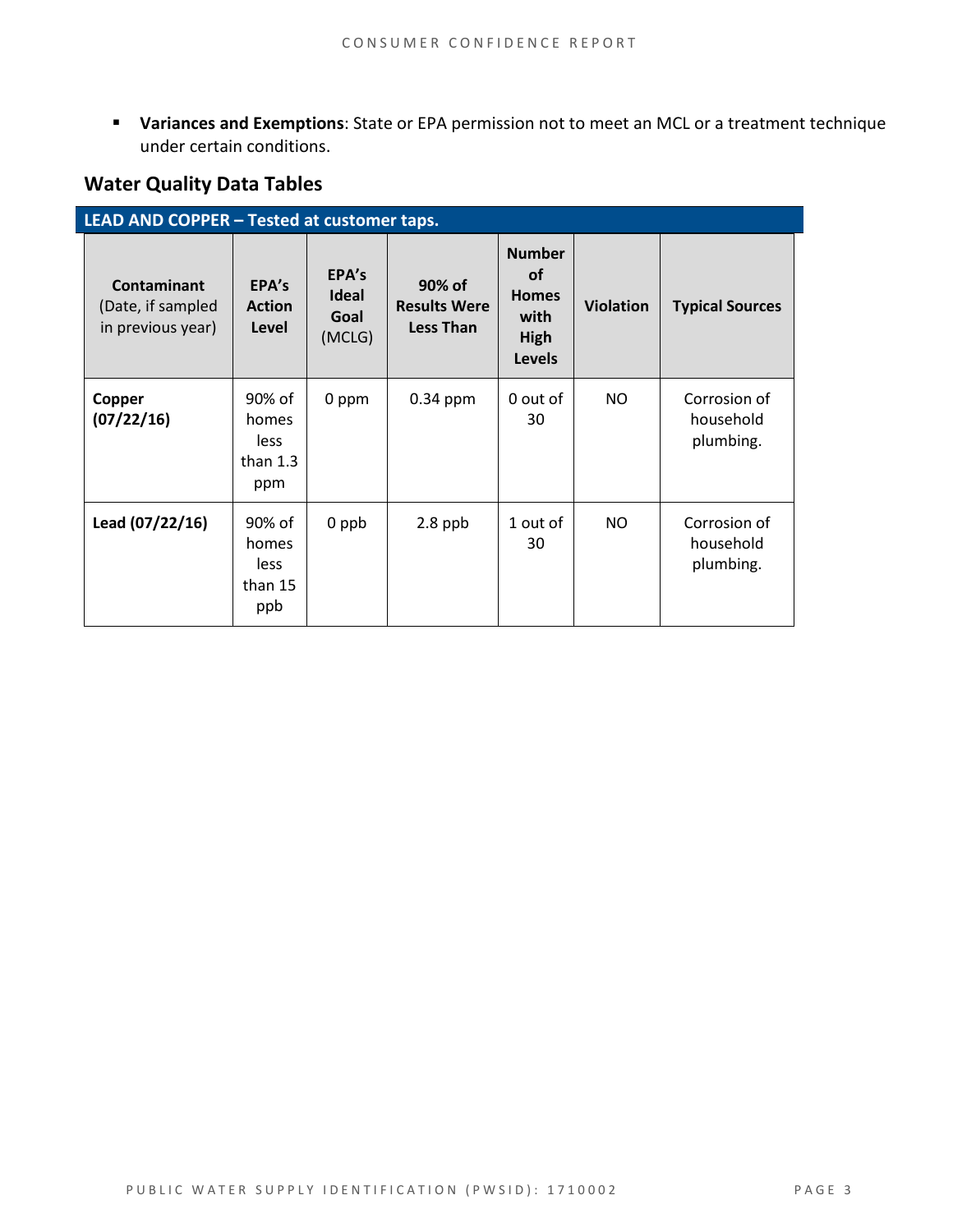| <b>INORGANIC &amp; ORGANIC CONTAMINANTS - Tested in drinking water.</b> |                         |                                         |                                                                             |                                                                     |                  |                                                                                                                   |  |
|-------------------------------------------------------------------------|-------------------------|-----------------------------------------|-----------------------------------------------------------------------------|---------------------------------------------------------------------|------------------|-------------------------------------------------------------------------------------------------------------------|--|
| <b>Contaminant (Date, if</b><br>sampled in previous<br>year)            | EPA's<br>Limit<br>(MCL) | EPA's<br><b>Ideal</b><br>Goal<br>(MCLG) | <b>Highest</b><br>Average or<br><b>Highest Single</b><br><b>Test Result</b> | <b>Range of</b><br><b>Detected</b><br><b>Test</b><br><b>Results</b> | <b>Violation</b> | <b>Typical</b><br><b>Sources</b>                                                                                  |  |
| <b>Nitrate</b>                                                          | 10.4<br>ppm             | 10 ppm                                  | $4.1$ ppm                                                                   | $2.00 - 4.10$<br>ppm                                                | <b>NO</b>        | Runoff from<br>fertilizer use;<br>Leaching from<br>septic tanks,<br>sewage;<br>Erosion of<br>natural<br>deposits. |  |
| <b>Barium</b>                                                           | 2 ppm                   | 2 ppm                                   | $0.06$ ppm                                                                  | N/A                                                                 | <b>NO</b>        | Discharge of<br>drilling wastes;<br>Discharge<br>from metal<br>refineries;<br>Erosion of<br>natural<br>deposit.   |  |
| <b>Gross Alpha</b>                                                      | 15.4<br>pCi/l           | $0$ pCi/l                               | 8.8 pCi/l                                                                   | N/A                                                                 | <b>NO</b>        | Erosion of<br>natural<br>deposits.                                                                                |  |
| <b>Combined Radium</b>                                                  | 5.4 pCi/l               | $0$ pCi/l                               | $2.1$ pCi/l                                                                 | N/A                                                                 | <b>NO</b>        | Erosion of<br>natural<br>deposits.                                                                                |  |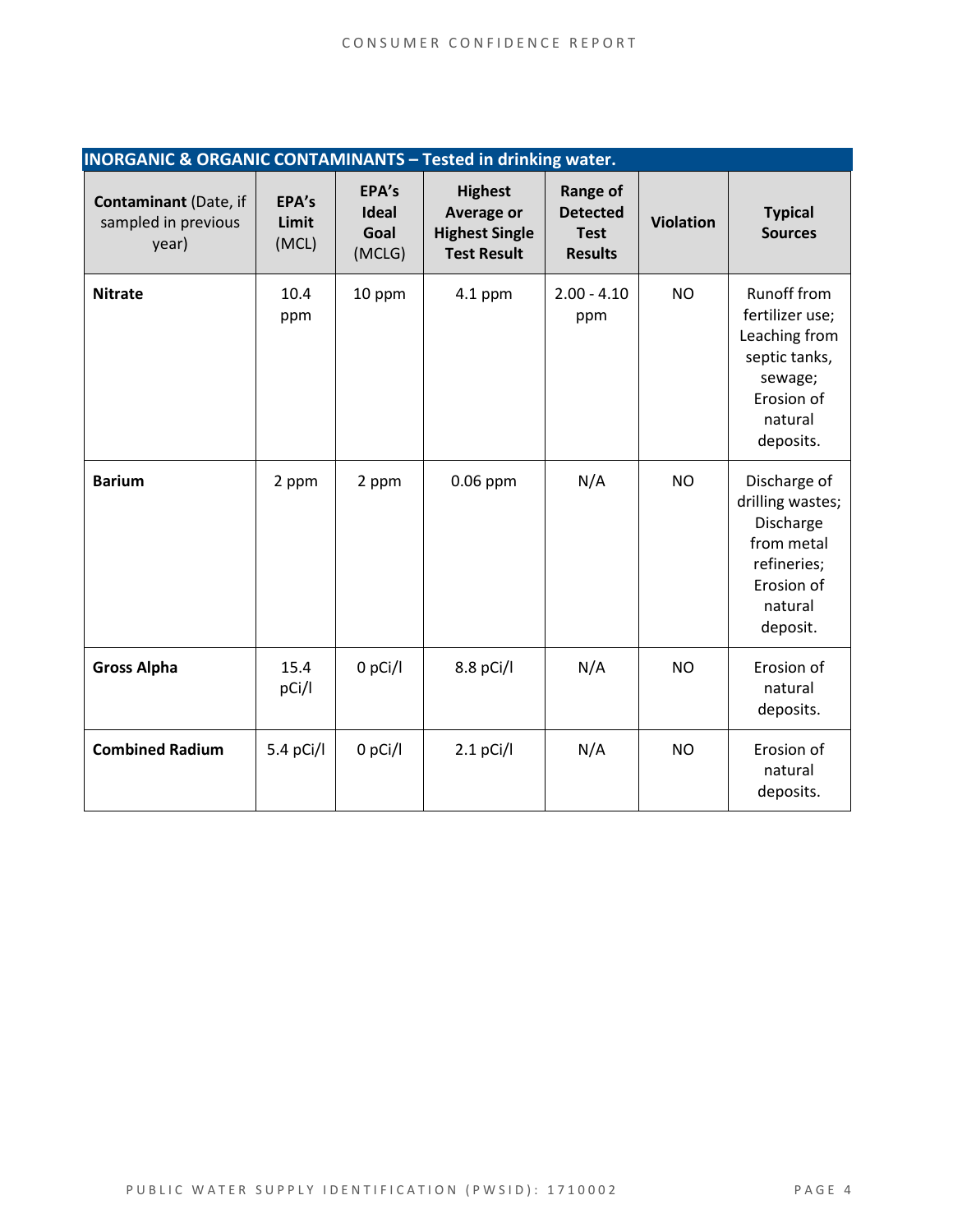| <b>CONTAMINANTS RELATED TO DISINFECTION - Tested in drinking water.</b> |                                        |                                                  |                                                                                    |                                                              |                  |                                                  |  |
|-------------------------------------------------------------------------|----------------------------------------|--------------------------------------------------|------------------------------------------------------------------------------------|--------------------------------------------------------------|------------------|--------------------------------------------------|--|
| <b>Substance (Date, if</b><br>sampled in<br>previous year)              | <b>EPA's Limit</b><br>(MCL or<br>MRDL) | EPA's<br><b>Ideal Goal</b><br>(MCLG or<br>MRDLG) | <b>Highest</b><br><b>Average or</b><br><b>Highest Single</b><br><b>Test Result</b> | Range of<br><b>Detected</b><br><b>Test</b><br><b>Results</b> | <b>Violation</b> | <b>Typical Sources</b>                           |  |
| <b>Total</b><br><b>Trihalomethanes</b><br>(TTHMs)                       | 80 ppb                                 | N/A                                              | $13.9$ ppb                                                                         | $8.10 -$<br>13.90<br>ppb                                     | NO.              | By-product of<br>drinking water<br>disinfection. |  |
| <b>Total Haloacetic</b><br>Acids (HAA)                                  | 60 ppb                                 | N/A                                              | $4.1$ ppb                                                                          | $2.20 -$<br>$4.10$ ppb                                       | NO.              | By-product of<br>drinking water<br>disinfection. |  |
| <b>Total Chlorine</b>                                                   | $4.0$ ppm                              | $4.0$ ppm                                        | $0.71$ ppm                                                                         | $0.57 -$<br>$0.81$ ppm                                       | NO.              | Water additive used<br>to control microbes.      |  |

Total HAA refers to HAA5

| <b>OTHER SUBSTANCES - Tested in drinking water.</b> |                         |                                      |                                                                          |                                                              |                  |                                                                                        |  |  |
|-----------------------------------------------------|-------------------------|--------------------------------------|--------------------------------------------------------------------------|--------------------------------------------------------------|------------------|----------------------------------------------------------------------------------------|--|--|
| Substance (Date, if<br>sampled in previous<br>year) | EPA's<br>Limit<br>(MCL) | EPA's<br><b>Ideal Goal</b><br>(MCLG) | <b>Highest Average or</b><br><b>Highest Single Test</b><br><b>Result</b> | Range of<br><b>Detected</b><br><b>Test</b><br><b>Results</b> | <b>Violation</b> | <b>Typical</b><br><b>Sources</b>                                                       |  |  |
| <b>Fluoride</b>                                     | $4.0$ ppm               | $4.0$ ppm                            | $0.78$ ppm                                                               | $0.54 -$<br>0.85<br>ppm                                      | NO.              | Erosion of<br>natural<br>deposits;<br>Water<br>additive to<br>promote<br>strong teeth. |  |  |

### **Potential Health Effects and Corrective Actions (If Applicable)**

Fluoride: Fluoride is nature's cavity fighter, with small amounts present naturally in many drinking water sources. There is an overwhelming weight of credible, peer-reviewed, scientific evidence that fluoridation reduces tooth decay and cavities in children and adults, even when there is availability of fluoride from other sources, such as fluoride toothpaste and mouth rinses. Since studies show that optimal fluoride levels in drinking water benefit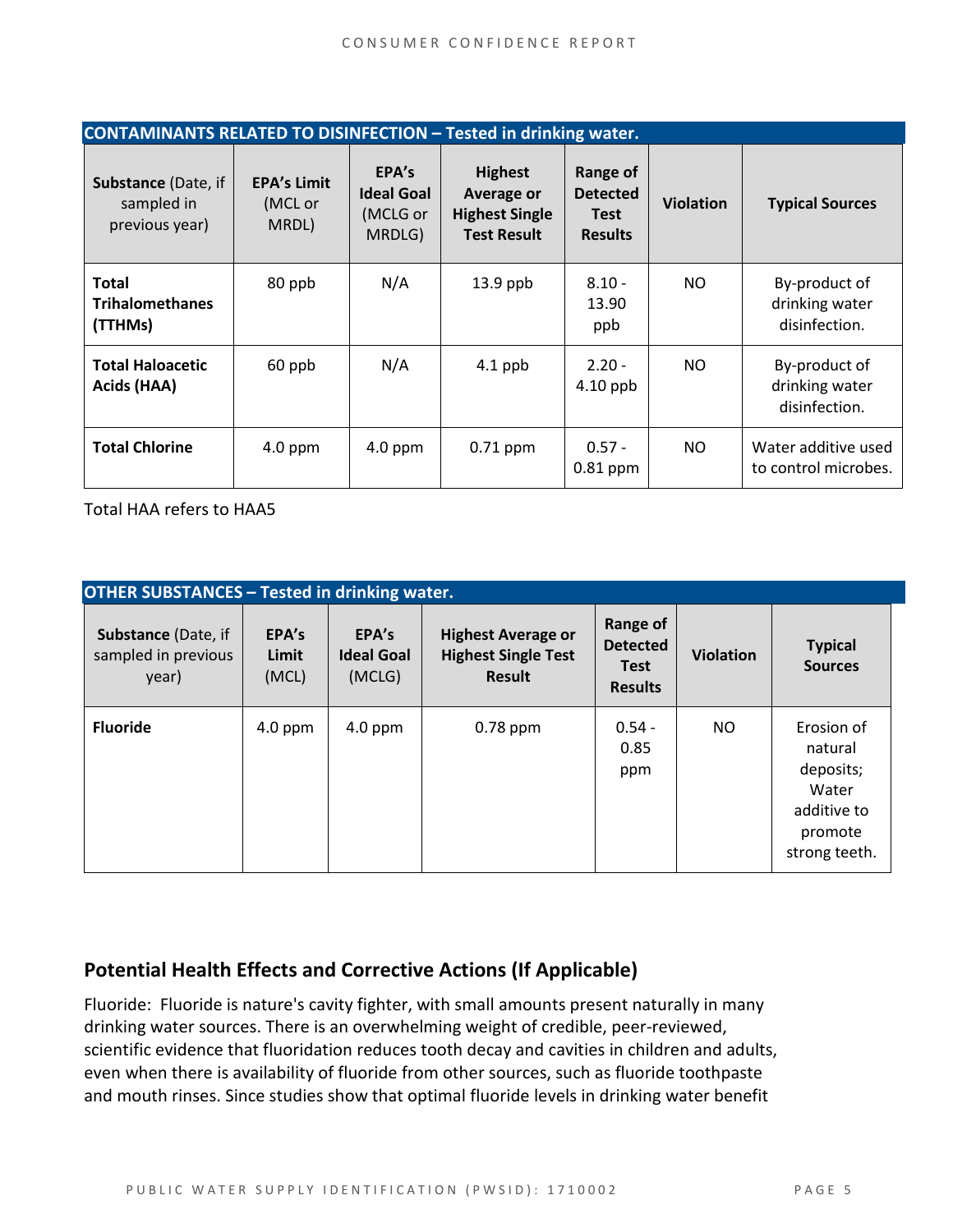public health, municipal community water systems adjust the level of fluoride in the water to a concentration between 0.5 to 1.5 parts per million (ppm), with an optimal fluoridation goal between 0.7 and 1.2 ppm to protect your teeth. Fluoride levels below 2.0 ppm are not expected to increase the risk of a cosmetic condition known as enamel fluorosis.

#### **Some People Are More Vulnerable to Contaminants in Drinking Water**

Some people may be more vulnerable to contaminants in drinking water than the general population. Immuno-compromised persons such as persons with cancer undergoing chemotherapy, persons who have undergone organ transplants, people with HIV/AIDS or other immune system disorders, some elderly, and infants can be particularly at risk from infections. The developing fetus and therefore pregnant women may also be more vulnerable to contaminants in drinking water. These people or their caregivers should seek advice about drinking water from their health care providers. EPA/Centers for Disease Control (CDC) guidelines on appropriate means to lessen the risk of infection by *Cryptosporidium* and other microbial contaminants are available from the Safe Drinking Water Hotline at 1-800-426-4791.

# Learn More about Your Drinking Water

#### **Drinking Water Sources**

Minnesota's primary drinking water sources are groundwater and surface water. Groundwater is the water found in aquifers beneath the surface of the land. Groundwater supplies 75 percent of Minnesota's drinking water. Surface water is the water in lakes, rivers, and streams above the surface of the land. Surface water supplies 25 percent of Minnesota's drinking water.

Contaminants can get in drinking water sources from the natural environment and from people's daily activities. There are five main types of contaminants in drinking water sources.

- **Microbial contaminants,** such as viruses, bacteria, and parasites. Sources include sewage treatment plants, septic systems, agricultural livestock operations, pets, and wildlife.
- **Inorganic contaminants** include salts and metals from natural sources (e.g. rock and soil), oil and gas production, mining and farming operations, urban stormwater runoff, and wastewater discharges.
- **Pesticides and herbicides** are chemicals used to reduce or kill unwanted plants and pests. Sources include agriculture, urban stormwater runoff, and commercial and residential properties.
- **Organic chemical contaminants** include synthetic and volatile organic compounds. Sources include industrial processes and petroleum production, gas stations, urban stormwater runoff, and septic systems.
- **Radioactive contaminants** such as radium, thorium, and uranium isotopes come from natural sources (e.g. radon gas from soils and rock), mining operations, and oil and gas production.

The Minnesota Department of Health provides information about your drinking water source(s) in a source water assessment, including:

- How Big Lake is protecting your drinking water source(s);
- Nearby threats to your drinking water sources;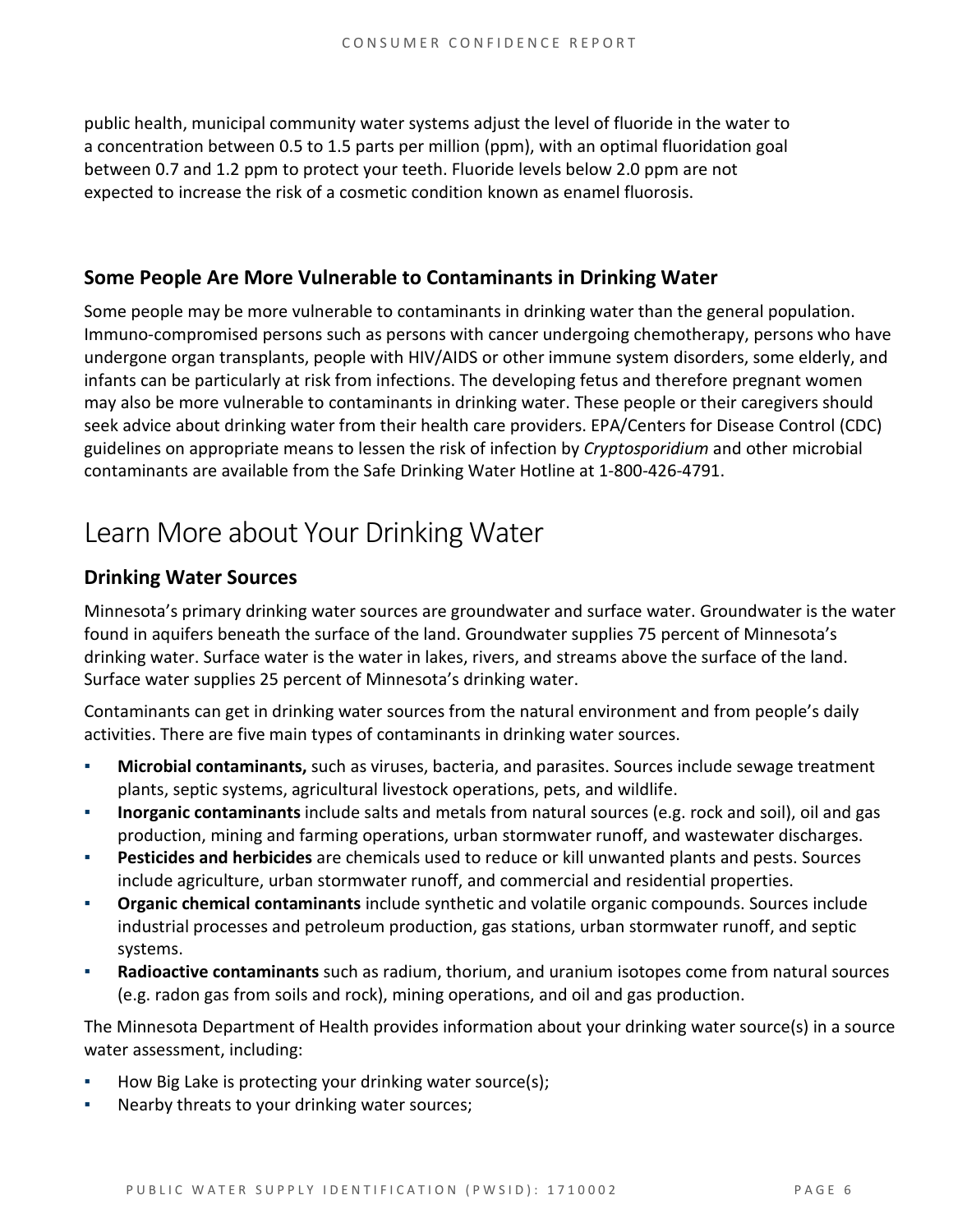How easily water and pollution can move from the surface of the land into drinking water sources, based on natural geology and the way wells are constructed.

Find your source water assessment a[t Source Water Assessments](http://www.health.state.mn.us/divs/eh/water/swp/swa/index.html)  [\(www.health.state.mn.us/divs/eh/water/swp/swa/\)](http://www.health.state.mn.us/divs/eh/water/swp/swa/index.html) or call 651-201-4700 or 1-800-818-9318 between 8:00 a.m. and 4:30 p.m., Monday through Friday.

#### **Lead in Drinking Water**

You may be in contact with lead through paint, water, dust, soil, food, hobbies, or your job. Coming in contact with lead can cause serious health problems for everyone. There is no safe level of lead. Babies, children under six years, and pregnant women are at the highest risk.

Lead is rarely in a drinking water source, but it can get in your drinking water as it passes through lead service lines and your household plumbing system. Big Lake provides high quality drinking water, but it cannot control the plumbing materials used in private buildings.

Read below to learn how you can protect yourself from lead in drinking water.

- 1. **Let the water run** for 30-60 seconds before using it for drinking or cooking if the water has not been turned on in over six hours. If you have a lead service line, you may need to let the water run longer. A service line is the underground pipe that brings water from the main water pipe under the street to your home.
	- You can find out if you have a lead service line by contacting your public water system, or you can check by following the steps at: [Are your pipes made of lead? Here's a quick way to find out](https://www.mprnews.org/story/2016/06/24/npr-find-lead-pipes-in-your-home)  [\(https://www.mprnews.org/story/2016/06/24/npr-find-lead-pipes-in-your-home\).](https://www.mprnews.org/story/2016/06/24/npr-find-lead-pipes-in-your-home)
	- The only way to know if lead has been reduced by letting it run is to check with a test. If letting the water run does not reduce lead, consider other options to reduce your exposure.
- 2. **Use cold water** for drinking, making food, and making baby formula. Hot water releases more lead from pipes than cold water.
- 3. **Test your water.** In most cases, letting the water run and using cold water for drinking and cooking should keep lead levels low in your drinking water. If you are still concerned about lead, arrange with a laboratory to test your tap water. Testing your water is important if young children or pregnant women drink your tap water.
	- **Contact a Minnesota Department of Health accredited laboratory to get a sample container and** instructions on how to submit a sample: [Environmental Laboratory Accreditation Program](https://mn365.sharepoint.com/teams/MDH/permanent/comm_proj/PlainLanguageProject/Shared%20Documents/Environmental%20Laboratory%20Accreditation%20Program%20(https:/apps.health.state.mn.us/eldo/public/accreditedlabs/labsearch.seam))  [\(https://apps.health.state.mn.us/eldo/public/accreditedlabs/labsearch.seam\)](https://mn365.sharepoint.com/teams/MDH/permanent/comm_proj/PlainLanguageProject/Shared%20Documents/Environmental%20Laboratory%20Accreditation%20Program%20(https:/apps.health.state.mn.us/eldo/public/accreditedlabs/labsearch.seam)) The Minnesota Department of Health can help you understand your test results.
- 4. **Treat your water** if a test shows your water has high levels of lead after you let the water run.
	- Read about water treatment units: [Point-of-Use Water Treatment Units for Lead Reduction](http://www.health.state.mn.us/divs/eh/water/factsheet/com/poulead.html)  [\(http://www.health.state.mn.us/divs/eh/water/factsheet/com/poulead.html\)](http://www.health.state.mn.us/divs/eh/water/factsheet/com/poulead.html)

Learn more: